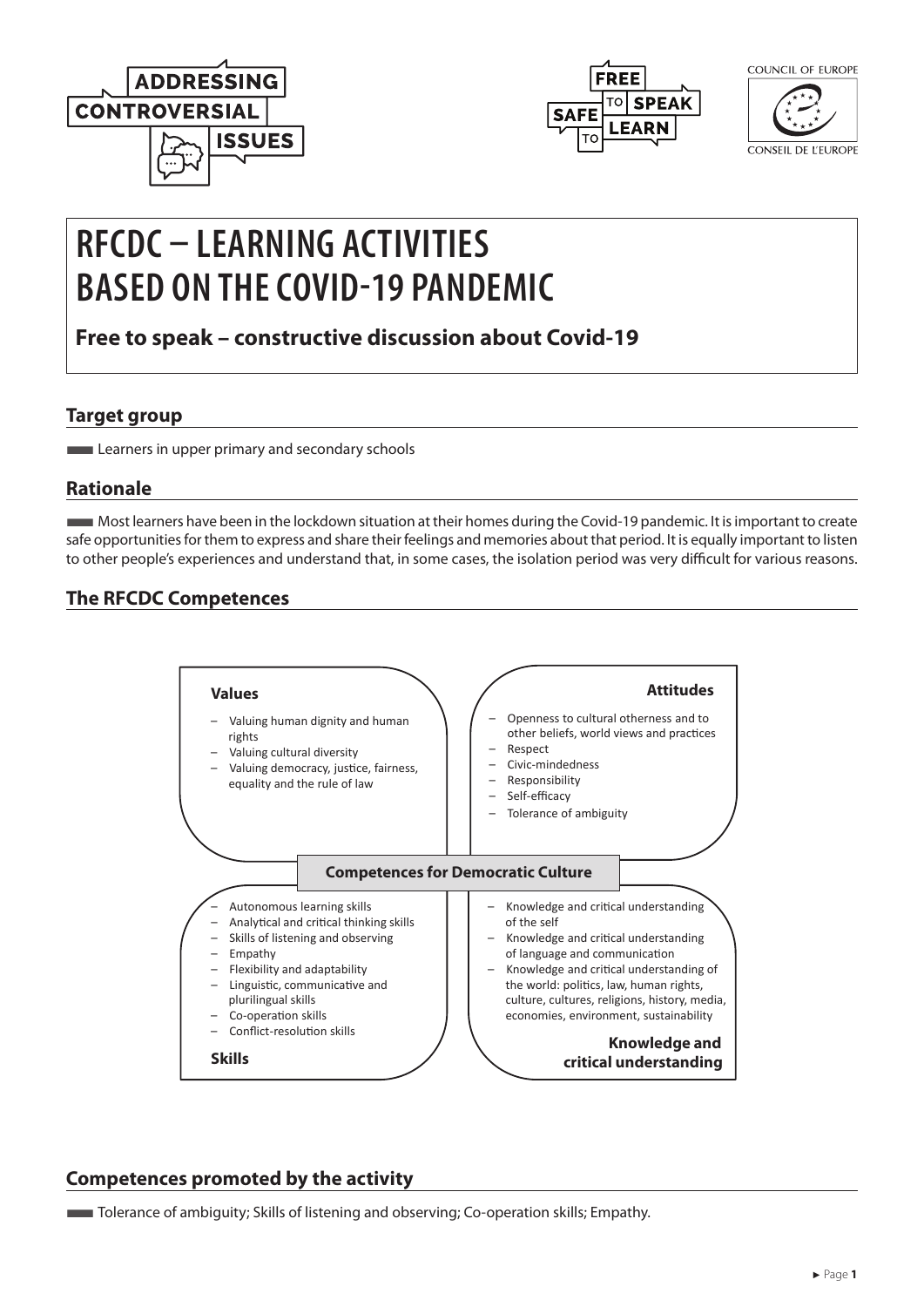### **Learning outcomes**

**EXECOMPLER** Completing this activity will help learners to:

- ► Engage well with other people who have a variety of different points of view
- ► Seek out discussions with people whose ideas and values are different from their own
- ► Listen carefully to differing opinions
- ► Share their own ideas and resources with others
- ► Show appreciation of and consideration for other group members
- ► Understand their friends better by imagining how things look from their perspective
- ► Describe feelings identified by other people

## **Description of activity**

- 1. The session takes 60-75 minutes. The groups should have a maximum of 25 participants. A group of 12-15 learners is ideal.
- 2. The facilitator organises a calm and safe place for the discussion. The chairs should be in a circle, so that everybody can see each other. It is also possible to do the exercise online (for special instructions, see the Timeout project website).
- 3. The facilitator begins by explaining the rules of constructive discussion. Pupils should:
- ► LISTEN to others and not interrupt the speaker.
- ► RELATE their comments to what others have said.
- ► TELL about their own experiences.
- ► RESPECT others and the confidentiality of the discussion.
- 4. The facilitator reads out the first part of the role game story (which should contain characters who hold different views on a sensitive or controversial issue about which they have strong feelings). Then the floor is given to all the learners. The facilitator points out that everybody has an opportunity to express themselves, and the facilitator encourages everybody to express their own ideas and experiences.
- 5. After the first part, the facilitator reads the second part of the story, and opens the discussion again, and so on.
- 6. At any time, the facilitator can request the learners have smaller group discussion to find common views (pair discussions, small group discussions etc.) which will then be presented to others.
- 7. At the end of the session, the facilitator wraps up the discussion and asks everyone to write down on a post-it note the most important things they remember about the discussion. The facilitator shares the anonymous answers with the rest of the group.

#### *An example role game story*

In spring 2020, all the world was surprised by the Covid-19 virus.

M/S Victory cruise ship goes from one tourist attraction to another. The passengers are happy tourists of all ages from many countries. There are families with young children, a group of elderly scientists having an important science conference, some politicians, and a very famous pop-band (with over 8 million Instagram followers) entertaining the passengers.

One morning there is a long queue in front of the cabin of the ship doctor. Many of the passengers have had similar symptoms. The doctor quickly analyses the situation and declares that the Covid-19 virus has infected many of the passengers. He cannot do anything else than to declare 14 days of quarantine for all passengers and ask for medical help.

The passengers feel that they are prisoners in the ferry. The cabins are not very big, and people are worried about their health and about the long and boring quarantine period. How to spend 14 days in these conditions? Especially families with children are very preoccupied.

#### **First discussion round: Imagine that you are a passenger in that ship. What would you feel and do in a similar situation? Do you have personal experiences to share from the Covid-19 period?**

There are more and more cases coming up. In fact, nearly all the passengers have some symptoms. They are very worried. What would happen to them? Rumours start to circulate. Some passengers are supposed to have special rights, better food, and other advantages. Questions are raised: who is the origin of the disease? Passengers start to blame each other, and the atmosphere becomes toxic. Especially one family with two school aged children – coming from a country where Covid-19 is known to be a problem – is a target of accusations.

**Second discussion round: What is your personal view of the situation. How would you behave in a similar situation? What should you/the captain do in order to improve the atmosphere?**